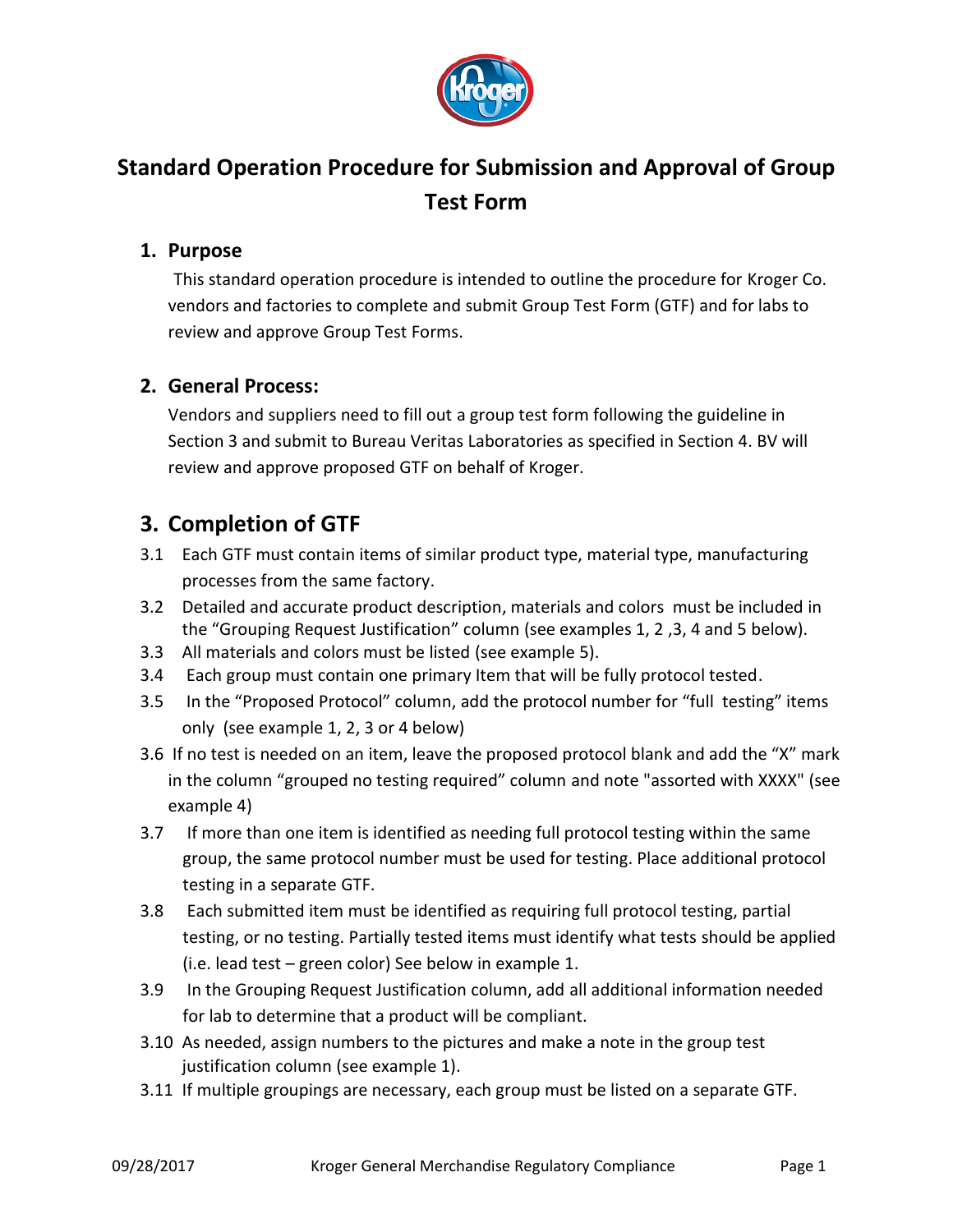- 3.12 For Battery operated items (example 2), the following information need to be on GTF
	- type and size of batteries;
	- number of batteries:
	- whether batteries will be included with shipping or not;
	- if battery is button type, add in "Group Request Justification" column verifying that battery cover is screwed down type.
	- Include pictures of battery compartment open and closed
- 3.12 For lights: (Example 3), UL# or ETL# must be included.
- 3.13 When applicable, include the type of light bulbs in product (examples 2 and 3)
- 3.14 Toys physical-mechanical must be conducted on each product and cannot be grouped. Toys and Children's product grouping requires additional approval by the Kroger Compliance Team.

## **4. Submission of GTF**

- 4.1 Each submission shall only include one group.
- 4.2 GTFs submitted to the lab must reflect all Items whether tested or not.
- 4.3 GTFs must be submitted to the lab where testing will be conducted.
- 4.4 Clear resolution product pictures from front and back are required to be submitted to the lab along with GTFs. Pictures from other angles and in high resolution are recommended, as needed, to clearly demonstrate the nature of the products.
- 4.5 All information contained in the GTF submittal form must be complete and accurate.
- 4.6 Any discrepancies will result in delays in approval and/or testing.
- 4.7 Upon submission of physical samples, the lab may evaluate and require a change to testing, due to variance in detail that was not available in photographs and/or in description on the group form.

## **5. Review and Approval**

5.1 Bureau Veritas Laboratories will review and approve proposed GTF on behalf of Kroger. BV can request additional information from testing applicants in order to appropriately assess the submission.

- 5.2 Upon approval, the lab will sign and date GTF and send back to the applicant.
- 5.3 The request applicant will confirm to lab that they agree to proceed with tests based on approved GTF.

5.4 Turn-around time for review of proposed GTF is 3 working days. Vendors and labs should cooperate to complete the review and approval within 7 working days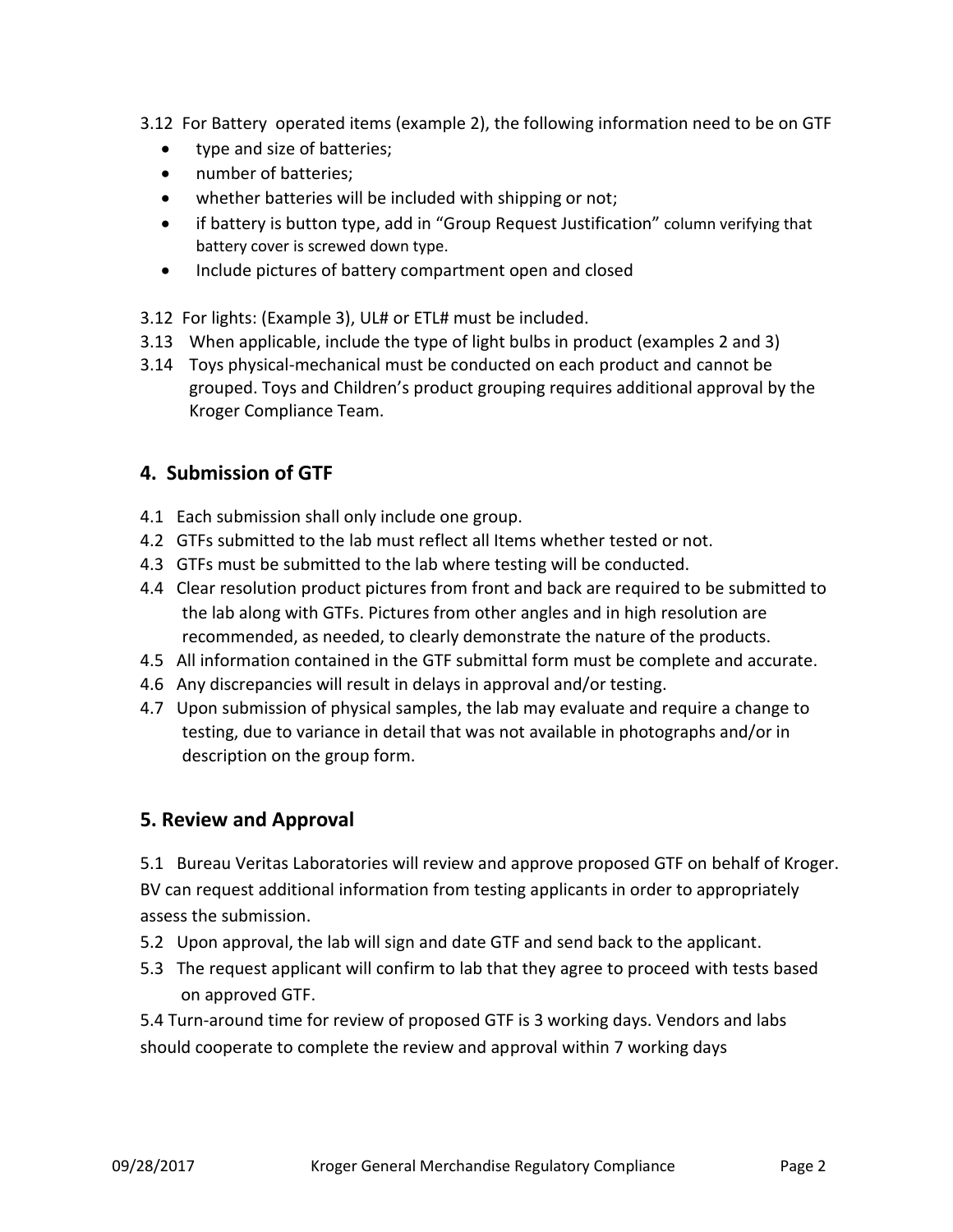For questions, please contact Kroger General Merchandise Compliance team at [GMGTF@kroger.com.](mailto:GMGTF@kroger.com)

#### **Appendix**

A1. Items with whimsical patterns, such as dinnerware, drinkware, blanket throws and others, will be tested as children's items. Whimsical dinnerware serving pieces will be excluded from children's testing.

A2. Requests for existing test extensions will be submitted to the Kroger compliance team prior to group form submission to the lab.

A3. Dishes/bowls with a seasonal décor element such as Easter, Valentine, Halloween or Christmas MUST pass FDA testing. Non-seasonal Décor bowls and dishes for class code 874 must follow FDA proper not for food use label rules for ceramic.

A4. Non-ceramic dishes and bowls for Décor class 874, including leafed glass and other materials will follow an FDA not for food use label and a permanent mark or permanently glued label.

A5. Class code is found on the Kroger Fred Meyer division purchase order only or via email from the buying team.

A6. Pitchers must pass FDA testing, refer exception requests to Kroger Compliance team.

A7. Birdhouses are tested to outdoor décor if listed as class code 875 and tested as houses for real birds if listed as class code 886.

A8. FCC documentation, where applicable, will be submitted to the lab.

A9. ETL or UL certificate number must be current for the factory before test submission. Electric items without UL or ETL listing will not be accepted.

#### **EXAMPLE 1 : GTF Form**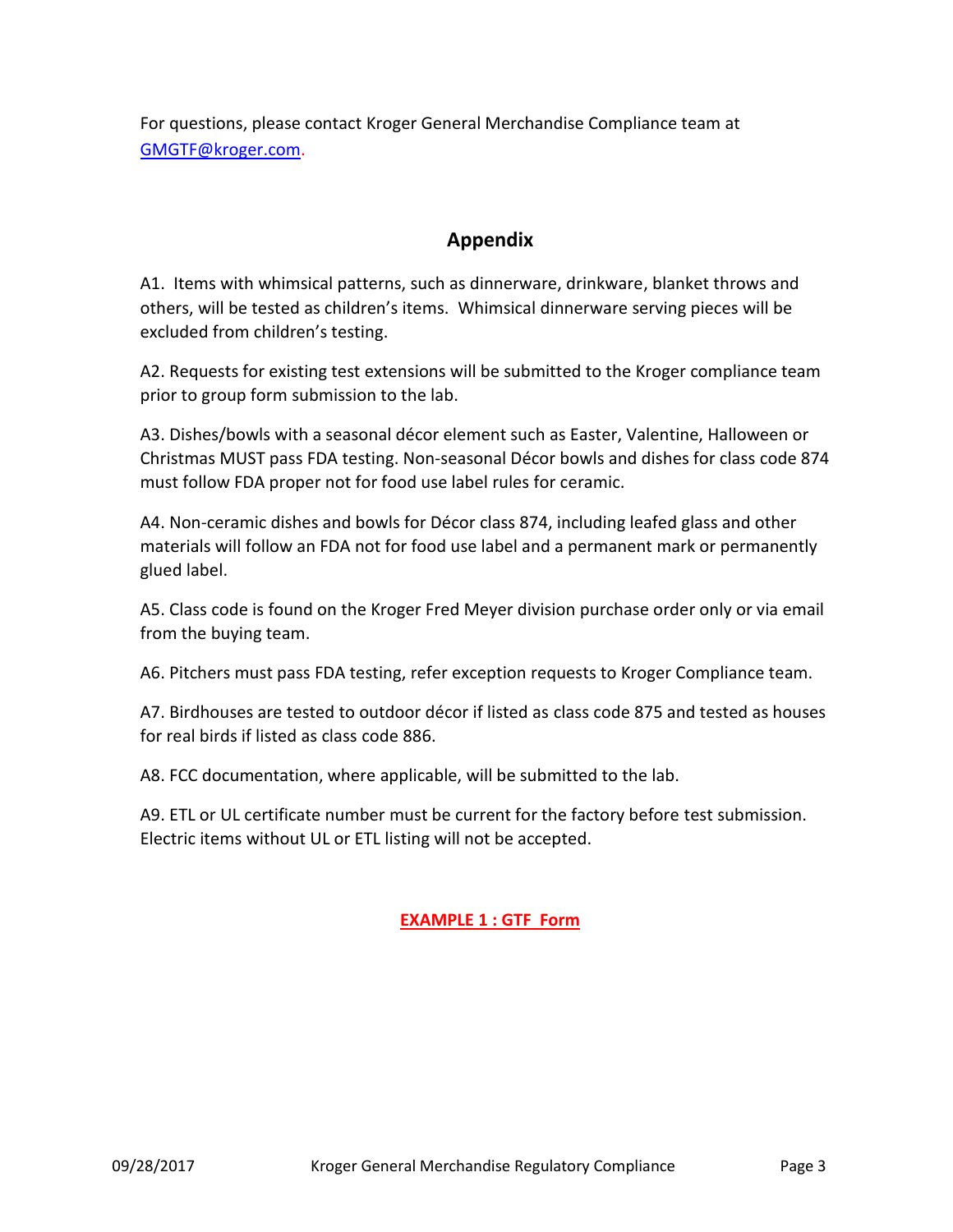| <b>Fred Meyer (Ringer)</b> |                            |                                                                         |                |                            |                                                                                                                              |                                    |                                  |                                    |
|----------------------------|----------------------------|-------------------------------------------------------------------------|----------------|----------------------------|------------------------------------------------------------------------------------------------------------------------------|------------------------------------|----------------------------------|------------------------------------|
|                            |                            |                                                                         |                |                            | ** ITEMS MAY ONLY BE GROUPED IF MANUFACTURED IN THE SAME FACTORY USING THE SAME MANUFACTURING PROCESSES AND SAME MATERIALS** |                                    |                                  |                                    |
| <b>Vendor Name</b>         | Luckys                     | <b>Vendor Number</b>                                                    |                |                            | <b>Purchase Order Number</b>                                                                                                 | Z00000000001                       |                                  |                                    |
| <b>Factory Name</b>        | Handy Hardware Inc         | <b>Factory Number</b>                                                   |                |                            |                                                                                                                              |                                    |                                  | <b>FRED MEYER co</b>               |
| Department                 | <b>UPC</b>                 | <b>Product Description /</b><br><b>Item Number Material Information</b> | <b>Picture</b> | <b>Portion of Protocol</b> | Proposed Protocol or Grouping Request Justification:<br><b>Size/ Color/ Content</b>                                          | <b>Previous Test</b><br>Report No. | <b>Full Protocol</b><br>Required | <b>Partial Testing</b><br>Required |
| 100                        | 000000-000001 0000- F-0000 | <b>Metal Round Container</b><br>2 Cirs Ast                              |                | <b>FMYR 3525</b>           | Test only one color - Charm #2<br>Size: Dia.4" x 3.5"H x Dia 3"<br>Colors: Red #1, Charm #2,<br>Content: 100% Metal          |                                    | X.<br>Style #1                   | <b>Lead Test</b><br>Style #2       |
|                            |                            |                                                                         |                |                            |                                                                                                                              |                                    |                                  |                                    |

## **EXAMPLE 2: GTF Battery operated items**

| <b>FredMeyer</b>    |                         |                    |                                                                                      |                                                                                                                              |                            |                                                                                                                                                           |                                           |                                  |                                    |
|---------------------|-------------------------|--------------------|--------------------------------------------------------------------------------------|------------------------------------------------------------------------------------------------------------------------------|----------------------------|-----------------------------------------------------------------------------------------------------------------------------------------------------------|-------------------------------------------|----------------------------------|------------------------------------|
|                     |                         |                    |                                                                                      | ** ITEMS MAY ONLY BE GROUPED IF MANUFACTURED IN THE SAME FACTORY USING THE SAME MANUFACTURING PROCESSES AND SAME MATERIALS** |                            |                                                                                                                                                           |                                           |                                  |                                    |
| <b>Vendor Name</b>  | <b>Max Time</b>         |                    | <b>Vendor Number</b>                                                                 |                                                                                                                              |                            | <b>Purchase Order Number</b>                                                                                                                              | X00000000001                              |                                  |                                    |
| <b>Factory Name</b> | <b>Happy Times Inc.</b> |                    | <b>Factory Number</b>                                                                |                                                                                                                              |                            |                                                                                                                                                           |                                           |                                  | <b>FRED MEYER CO</b>               |
| <b>Department</b>   | <b>UPC</b>              | <b>Item Number</b> | <b>Product Description /</b><br><b>Material Information</b>                          | Picture                                                                                                                      | <b>Portion of Protocol</b> | Proposed Protocol or Grouping Request Justification:<br><b>Size/ Color/ Content</b>                                                                       | <b>Previous Test</b><br><b>Report No.</b> | <b>Full Protocol</b><br>Required | <b>Partial Testing</b><br>Required |
| 102                 | 0-00000-00000-4         | 00-100000          | <b>LED Lighted Musical</b><br><b>Tabletop Décor</b><br>w/LED color<br>changing light |                                                                                                                              | <b>FMYR - 4491</b>         | Content: plastic 95%; bulb 5%<br>Size: 11.5"<br><b>LED Light</b><br>On-Off Switch + Try Me Button<br>Battery: 3 X 'AAA' (included)<br><b>Color: White</b> |                                           | $\mathsf{x}$                     |                                    |

#### **EXAMPLE 3: GTF Light Strings**

|                     | <b>Fred Meyer.</b> (Rroger) |                                                                         |         |                                                              |                                                                                                                                                                      |                                           |                                         |                                    |                                                        |
|---------------------|-----------------------------|-------------------------------------------------------------------------|---------|--------------------------------------------------------------|----------------------------------------------------------------------------------------------------------------------------------------------------------------------|-------------------------------------------|-----------------------------------------|------------------------------------|--------------------------------------------------------|
|                     |                             |                                                                         |         |                                                              | ** ITEMS MAY ONLY BE GROUPED IF MANUFACTURED IN THE SAME FACTORY USING THE SAME MANUFACTURING PROCESSES AND SAME MATERIALS**                                         |                                           |                                         |                                    |                                                        |
| <b>Vendor Name</b>  | Max Time                    | <b>Vendor Number</b>                                                    |         |                                                              | <b>Purchase Order Number</b>                                                                                                                                         | X00000000001                              |                                         |                                    |                                                        |
| <b>Factory Name</b> | <b>Happy Times Inc.</b>     | <b>Factory Number</b>                                                   |         |                                                              |                                                                                                                                                                      |                                           |                                         | <b>FRED MEYER completes</b>        |                                                        |
| <b>Department</b>   | <b>UPC</b>                  | <b>Product Description /</b><br><b>Item Number Material Information</b> | Picture | <b>Proposed Protocol</b><br>or Portion of<br><b>Protocol</b> | <b>Grouping Request Justification:</b><br><b>Size/Color/Content</b>                                                                                                  | <b>Previous Test</b><br><b>Report No.</b> | <b>Full Protocol</b><br><b>Required</b> | <b>Partial Testing</b><br>Required | <b>Grouped-No</b><br><b>Testing</b><br><b>Required</b> |
| 101                 | 0-00000-00000-4 00-100000   | 50 Lighty Twinkle<br><b>LED Window Icicle</b><br><b>Light Set</b>       |         | <b>FMYR 4017</b>                                             | 50 Light Twinkle<br>UL File # 200003<br>Content: Plastic 14.5%:<br>Wire 61.6%, LED Bulbs 3.3%,<br>Brass 5%, Plug 5.6%<br>Color : White Wire:<br>LED Cool White Bulbs |                                           | $\mathbf x$                             |                                    |                                                        |

#### **EXAMPLE 4: GTF Candle9/28/20179/29/2017 10:14:00 AM**